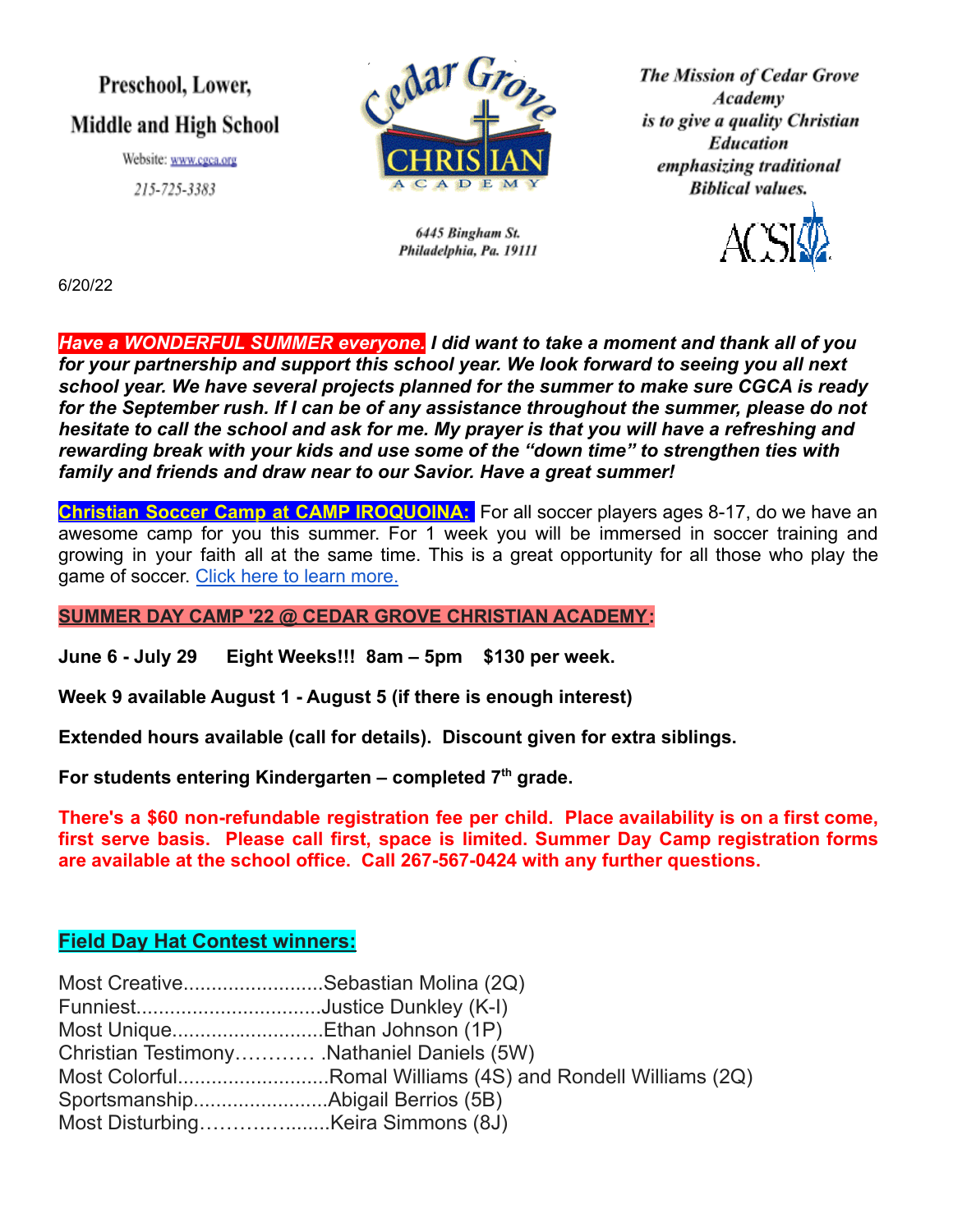#### **Field Day Poster Contest Winners:**

|                                      | Most CreativeGuetchina Clement (1W)                          |
|--------------------------------------|--------------------------------------------------------------|
|                                      |                                                              |
|                                      | Most UniqueTyrone McMillan (1W)                              |
| Christian TestimonyKelah DeVine (2Q) |                                                              |
|                                      | Most ColorfulJosiah Dodson (3S)                              |
|                                      | SportsmanshipLeonardo Burgos-Ramos (K-I) and Yael Lopez (3S) |

**STORIES TO TELL:** CGCA is a great place to grow and learn. We want you to hear about some of the stories we get to live all the time. Here is a sample of some of the great stories of things happening around the school.

We simply want to say thank you all for another GREAT year at CGCA! Thank you for all the great stories and exciting events this past year. With daily class activities, getting the chance to be part of thousands of learning moments and constant movement of the Holy Spirit in the lives of our students, it all made the year amazing. Thanks for the great stories. I pray you are able to have many memorable moments with you kids this summer and we all look forward to making new ones in the 2022-23 school year.

THEME: Our school's chosen theme for 2022-23 is SUIT UP! Each month during the school year we will be emphasizing the importance of putting on a new piece of the Armor of God. Please take some time to get a head start on this worthy goal by helping your child understand the importance of "Suiting up" everyday with the power of the Spirit of God. The note below may help you share this idea with your child.

**PRAY EVERYDAY:** The following students led our school in prayer over the PA for the needs of our school:

Kian Patel - Kindergarten - Mrs. Gold Edmund Lolley - Kindergarten - Mrs. Gold Zoe Campbell - Kindergarten - Mrs. Gold Gregory Smith - Kindergarten - Mrs. Gold 5/13/22 5/16/22 Caitlynn Wilson - 9th grade - Mrs. VanEmburg Samahn Lolley - 7/8 ACE - Mrs. Davis Micah Thompson - 9th grade - Mrs. VanEmburg Robert Burton - 7/8 ACE - Mrs. Davis

Janaiya Dennis - 8th grade - Mr. Jiwanmall Isaac Miles - 8th grade - Mr. Jiwanmall

#### 5/27/22 5/31/22

Brooke McFee - 6th grade - Ms. Marshall London Tuten - 5/6 ACE - Mrs. Brennan

#### 6/1/22

Sani Lassiter - 5/6 ACE - Mrs. Brennan Alaynah Middleton-Bey - 5/6 ACE - Mrs. Brennan

#### 5/9/22 5/11/22

#### 5/19/22 5/20/22

Seniah Brown - 8th grade - Mr. Jiwanmall Rachel Nicholas - 8th grade - Mr. Jiwanmall

Kiani Colon - 6th grade - Ms. Marshall Ryleigh Peterson - 5/6 ACE - Mrs. Brennan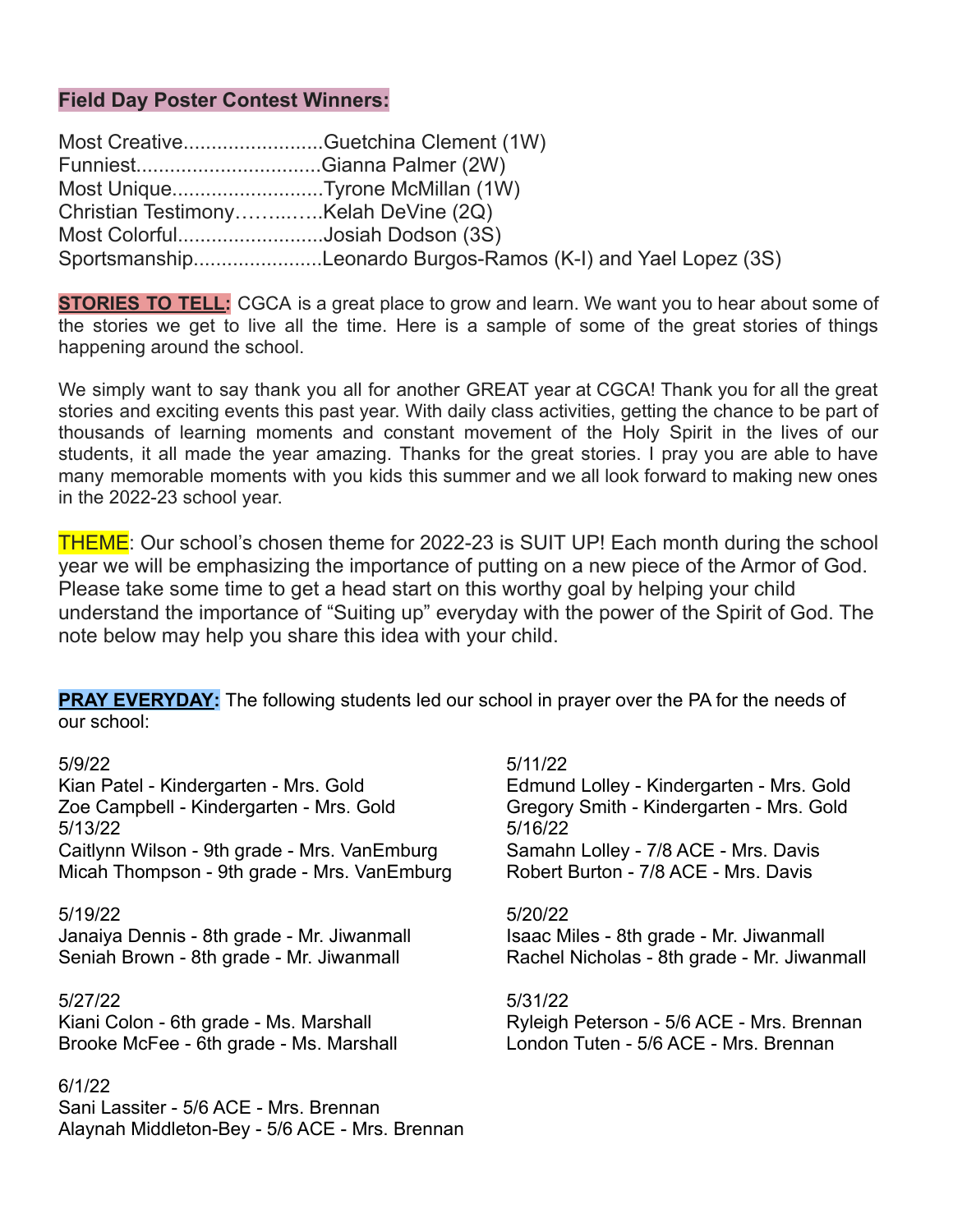#### **HONOR ROLLS \*DISTINGUISHED – "A"s and MERITORIOUS – "A"s AND "B"s**

#### **Mrs. Bryan 3rd grade**

Mikayla Alam Madison Daniels \*Caleb Gill Ava Jones Nicholas Kemp \*Jaiden Lynch-Rivera \*Jonathan Nelson Zedic Nickerson Elijah Rivera Lopez Jonah Roman Randolph Rousseau Nevaeh Spencer Zabria Woodard

#### **Mrs. Nolan 4th grade**

Terra Evans Joshua Hines Milan Rice-Fleming Ashley Spivey

#### **Miss Schermerhorn - 3/4 ACE**

3 rd Jacob Berrios \*David Edwards Mark Nelson Elias Nguyen Chloe Visith  $4<sup>th</sup>$ Josiah Dodson Kendi Easterling John Kelly Raffy Moore-Diaz Neelsai Patnala Jaime Williams

#### **Mrs. Wright - 5th grade**

Nathaniel Daniels

#### **Miss Marshall - 6th grade**

Caiden Baptiste Kiani Colon Ny'elle Edwards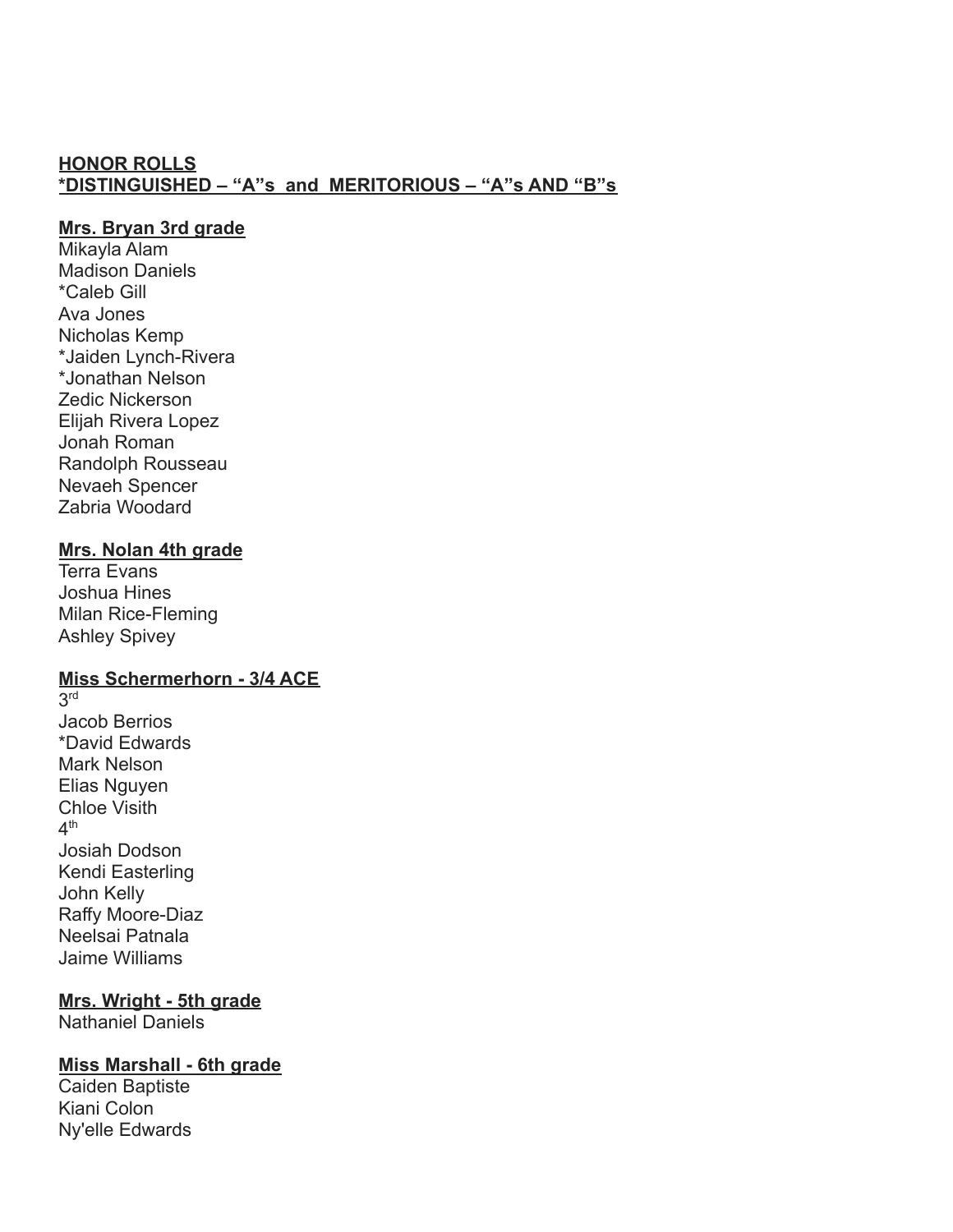Devin Felder Zyair Gay \*Sydney Jainlett David Jimenez Brooke Mcfee Nakayla Perry Jaycelyn Strickland

#### **Mrs. Brennan - 5/6 ACE**

 $5<sup>th</sup>$ \*Abigail Berrios \*John Campo \*Lianna Davis \*Sydney Ezekiel Delasi Gbomita  $6<sup>th</sup>$ \*Holly DeFrates Zaire Fontalus \*Austin Wright

#### **Ms. Nottage - 7th grade**

Joshua Hames \*Makayla Hogue \*Renee Jiwanmall Khaliyah Kemp Taylor Lambert \*Daniel Latorre \*Makayla Littles \*Madison Roth \*Chase White \*Martine Woods

#### **Mr. Jiwanmall - 8th grade**

Bella Azevedo \*Alassane Camara Ariel Forrest Ciara Foxworth \*Daniel Hardy Shalom Isaac \*Henry Mikos Rachel Nicholas \*Patricia Noel

#### **Mrs. Davis - 7/8 ACE**

 $7<sup>th</sup>$ \*Jazmyn Copeland Layla Ibrahim Mya Montanez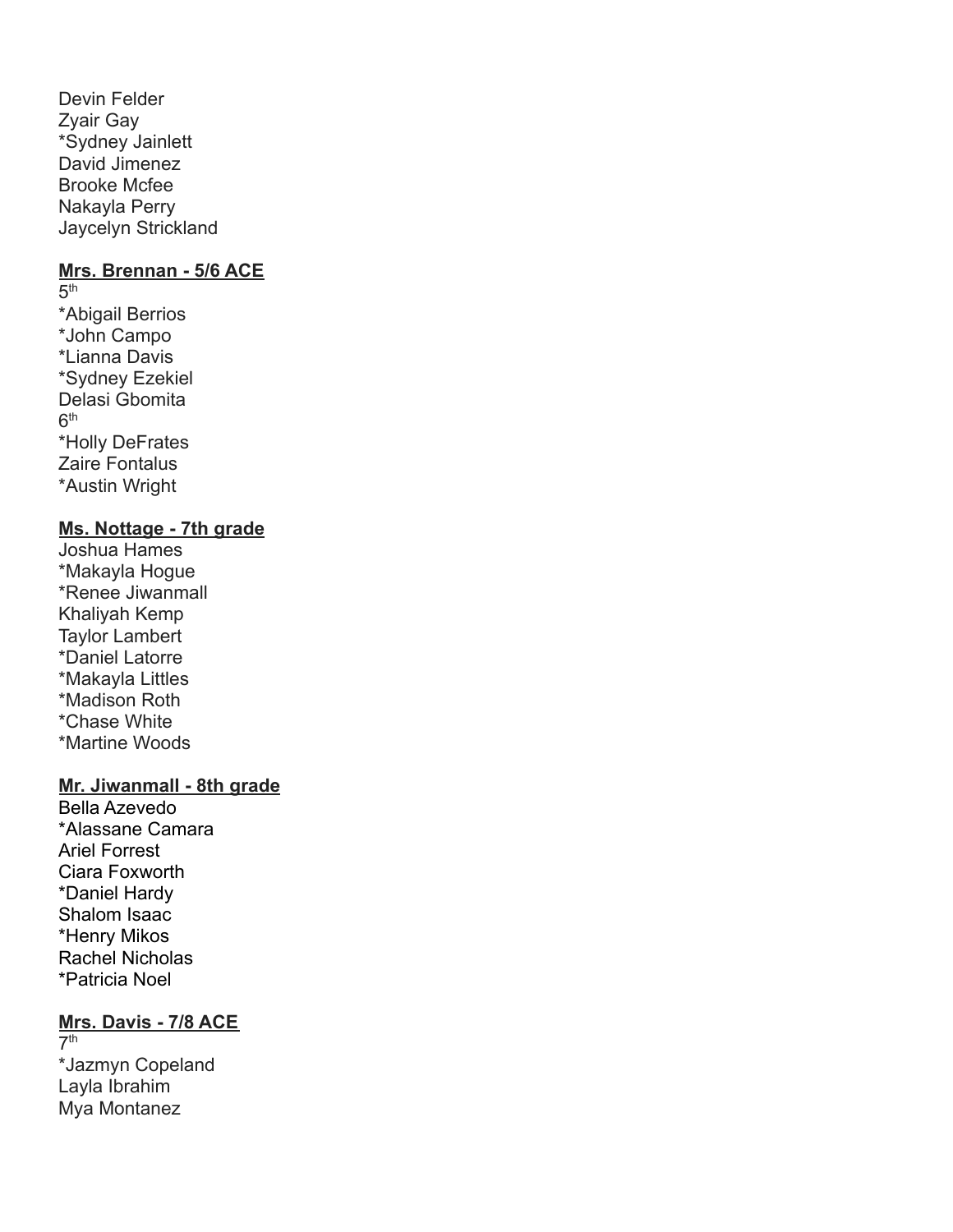$8<sup>th</sup>$ \*Kenny Davis \*Ethan Nguyen

#### **Mrs. VanEmburg - 9th grade**

Alexander Eakins \*Caitlynn Wilson Nylah Woodbury

### **DATES:**

| June | 6/8  | <b>Wed</b> | <b>Summer School</b>      |
|------|------|------------|---------------------------|
| July | 7/18 | Mon        | Last Day of Summer School |

**AMAZON SMILE:** Amazon has a program called "Amazon Smile" that donates 5% of eligible purchases to a charity of the members choosing. Simply shop on **[Smile.Amazon.com](http://smile.amazon.com/)** and choose CGCA as the Charity. All pricing and benefits still apply.

#### **CGCA AND UNITED WAY: I.D. #1197**

You can designate your United Way contributions to be used for CGCA. Two of our programs (Discovery Center and Daycare) meet the requirements to be a part of the United Way Donor Choice Program. All you need to do is designate your United Way contribution to Cedar Grove Christian Academy and use our I.D. #1197 on the pledge form. Thank you very much.

In His Grip,

Jeffrey Howard, Principal

Important school information can be accessed through the following links:

[How to lead someone to Christ](https://www.cgca.org/the-good-news/) [School website](http://www.cgca.org/) [Parent Helps](https://www.cgca.org/parent-resources/) **[School Calendar](https://www.cgca.org/current-families/calendar/)** [Ren Web login](https://logins2.renweb.com/logins/ParentsWeb-Login.aspx) (District Code: cg-pa) [Extracurricular opportunities](https://www.cgca.org/extracurricular/) [Hand book/uniform code/supply lists/forms](https://www.cgca.org/student-life/) [New Student Application](https://www.cgca.org/prospective-families/application-for-enrollment/) [Teaching Application](https://www.cgca.org/wp-content/uploads/2021/02/teacher-app-without-step-sale.pdf) [Non-teaching Applications](https://www.cgca.org/wp-content/uploads/2021/02/Non-Teaching-Application.pdf)